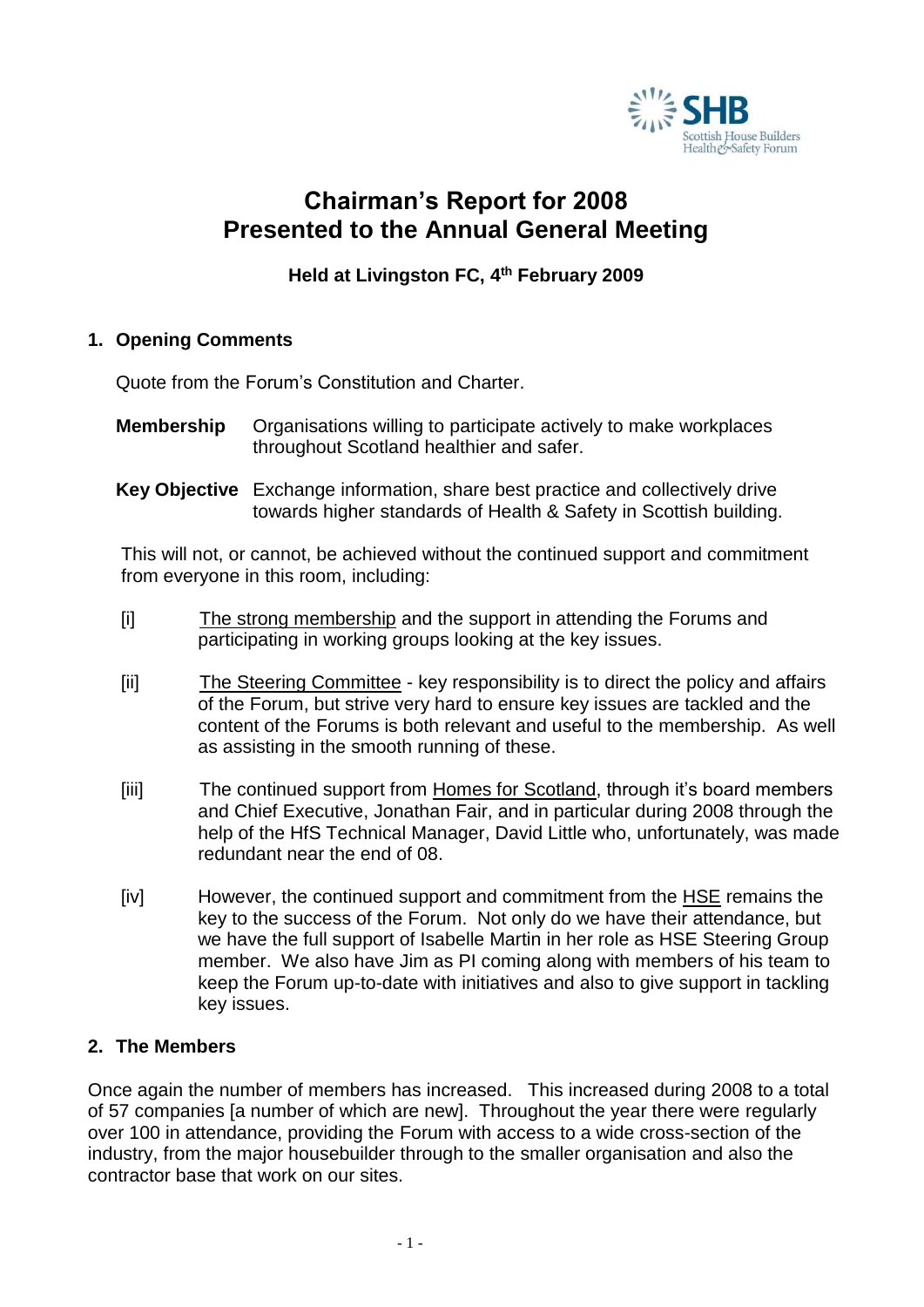

It is important to remember that when we are collectively trying to drive standards higher in the industry, we need the commitment and support of our contractor base.

As we have stated at numerous Forums:

*"No-one in this room wants to see someone injured on our sites or in our business"!*

## **3. Forum Events**

The quarterly Forum events remain the cornerstone of the year's activities. 2008 continued the established tradition of exploring challenging and new topics in our industry, a brief summary of the Forum events follows.

| HSE covering topics such as:            |                          | Demolition<br><b>Regular Updates / Overviews</b> |
|-----------------------------------------|--------------------------|--------------------------------------------------|
| ■ Graham McDonald [William Tracey Ltd]  | $\overline{\phantom{a}}$ | <b>Contaminated Land Remediation</b>             |
| ■ David Hanley [Competence Matters]     |                          | Competence, Skills & Qualifications              |
| ■ Ian Winter [Mulholland Contracts]     |                          | Ground Working, the Good & the Bad               |
| ■ Stewart Clazey [Beaver 84]            | ۰                        | <b>Sharing Systems</b>                           |
| ■ Ed Woods [assisted by Antony Profilo] | $\blacksquare$           | Overview of Behavioural Safety                   |
| Gerry Ralph [Construction Skills]       |                          | New Scaffolding Training / Records               |
| ■ Elena Fry [Biggart Baillie]           |                          | "Steps to Protect Companies from<br>Claims".     |
| Douglas Smith [Marsh Ltd Insurance]     |                          | "Steps to Reduce Premiums"                       |

### **4. Other Forum Activities**

Although the quarterly Forum events are important, the communication of the message of the Forum is a vital part of the committee's work. Some of the activities during 2008 included:

[a] The establishment of the Forum's Website - now up and running through the help of Isabelle. The website contains details of meetings, presentations, updates and useful links.